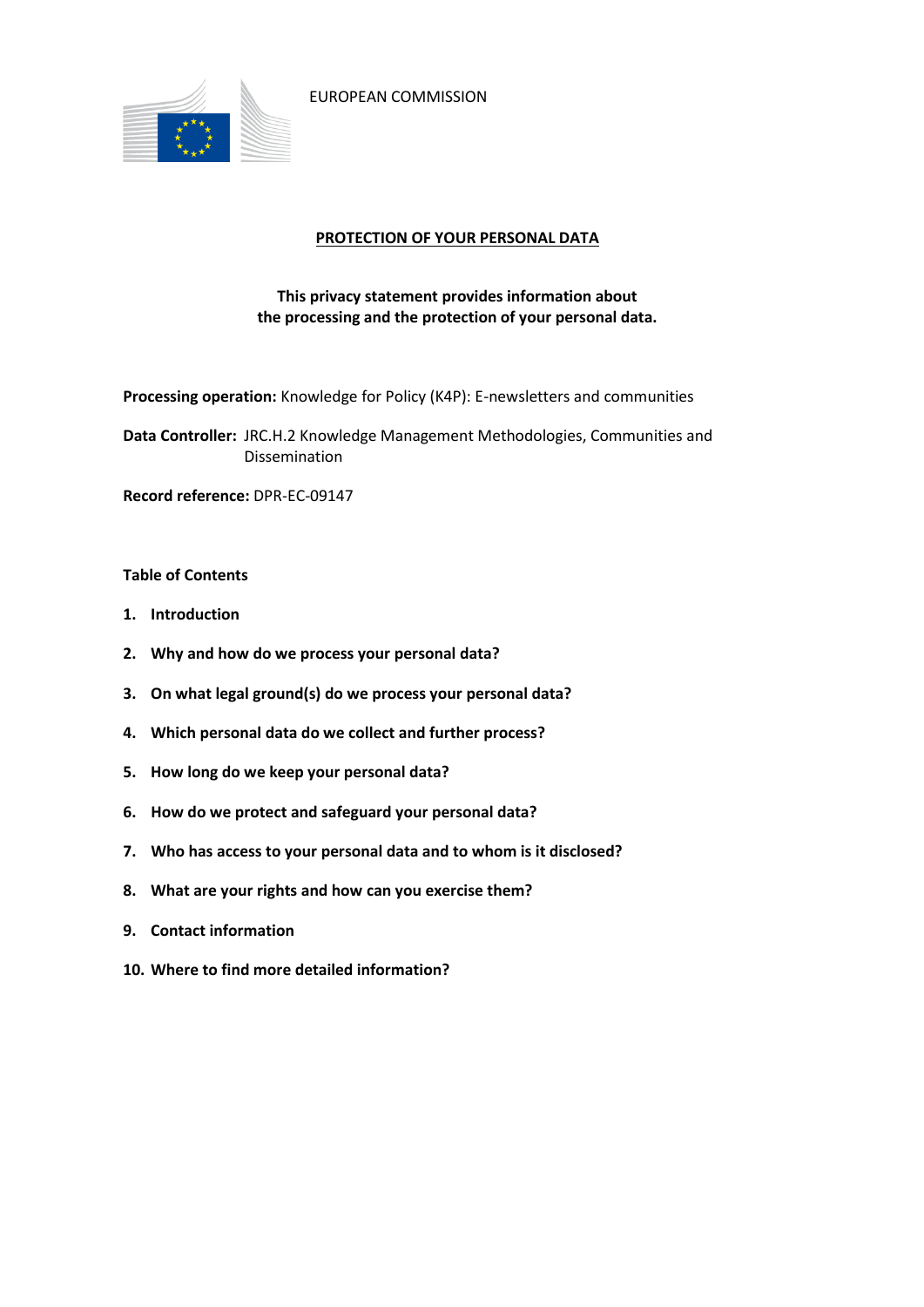# **1. Introduction**

The European Commission (hereafter 'the Commission') is committed to protect your personal data and to respect your privacy. The Commission collects and further processes personal data pursuant to [Regulation \(EU\) 2018/1725](https://eur-lex.europa.eu/legal-content/EN/TXT/?uri=uriserv:OJ.L_.2018.295.01.0039.01.ENG&toc=OJ:L:2018:295:TOC) of the European Parliament and of the Council of 23 October 2018 on the protection of natural persons with regard to the processing of personal data by the Union institutions, bodies, offices and agencies and on the free movement of such data (repealing Regulation (EC) No 45/2001).

This privacy statement explains the reason for the processing of your personal data, the way we collect, handle and ensure protection of all personal data provided, how that information is used and what rights you have in relation to your personal data. It also specifies the contact details of the responsible Data Controller with whom you may exercise your rights, the Data Protection Officer and the European Data Protection Supervisor.

The information in relation to processing operation Knowledge for Policy (K4P): E-newsletters and communities undertaken by the European Commission Joint Research Centre, JRC.H.2 -Knowledge Management Methodologies, Communities and Dissemination is presented below.

# **2. Why and how do we process your personal data?**

The [European Commission's Privacy Policy](https://ec.europa.eu/info/privacy-policy_en) governs Knowledge for Policy (K4P), as it does for all sites published within the "ec.europa.eu" domain.

Most content of the Knowledge for Policy platform (K4P) is publicly and anonymously accessible, without any voluntary provision of personal data.

For anonymous access, K4P indirectly collects information according to [DPR-EC-00083.2](https://ec.europa.eu/dpo-register/detail/DPR-EC-00083)  [Processing of personal data on European Commission web sites \(within the europa.eu domain\),](https://ec.europa.eu/dpo-register/detail/DPR-EC-00083)  [including IP addresses, by visitors of the publicly available websites.](https://ec.europa.eu/dpo-register/detail/DPR-EC-00083)

Otherwise, JRC.H.2 collects and uses your personal information according to the services you use, namely:

- Interaction with members of the community
- Content submission and review
- Newsletter services

Anyway, your personal data will *not* be used for an automated decision-making or profiling.

#### **Purpose: interaction with members of the community**

K4P members have to create and post a *Personal Profile* as a precondition for engaging in community activities; we believe this is important for the long-term value and health of this online community. Therefore, participation in a community calls for the release of personal and professional information, as indicated in section 4 of this Privacy statement.

Before posting your profile, you have to authenticate yourself. K4P implements authentication via EULogin (a service that delivers user authentication to a wide range of Commission information systems) and, as such, processes personal information according to DPR-EC-03187.1 Identity & [Access Management Service \(IAMS\).](https://ec.europa.eu/dpo-register/detail/DPR-EC-03187) This means that your unique user ID, First and Family names, and e.mail address are acquired automatically as part of the authentication process.

Once you submitted your profile, an online community moderator reviews it and publishes it on the K4P website. From that point the profile becomes publicly available and you can engage in community activities.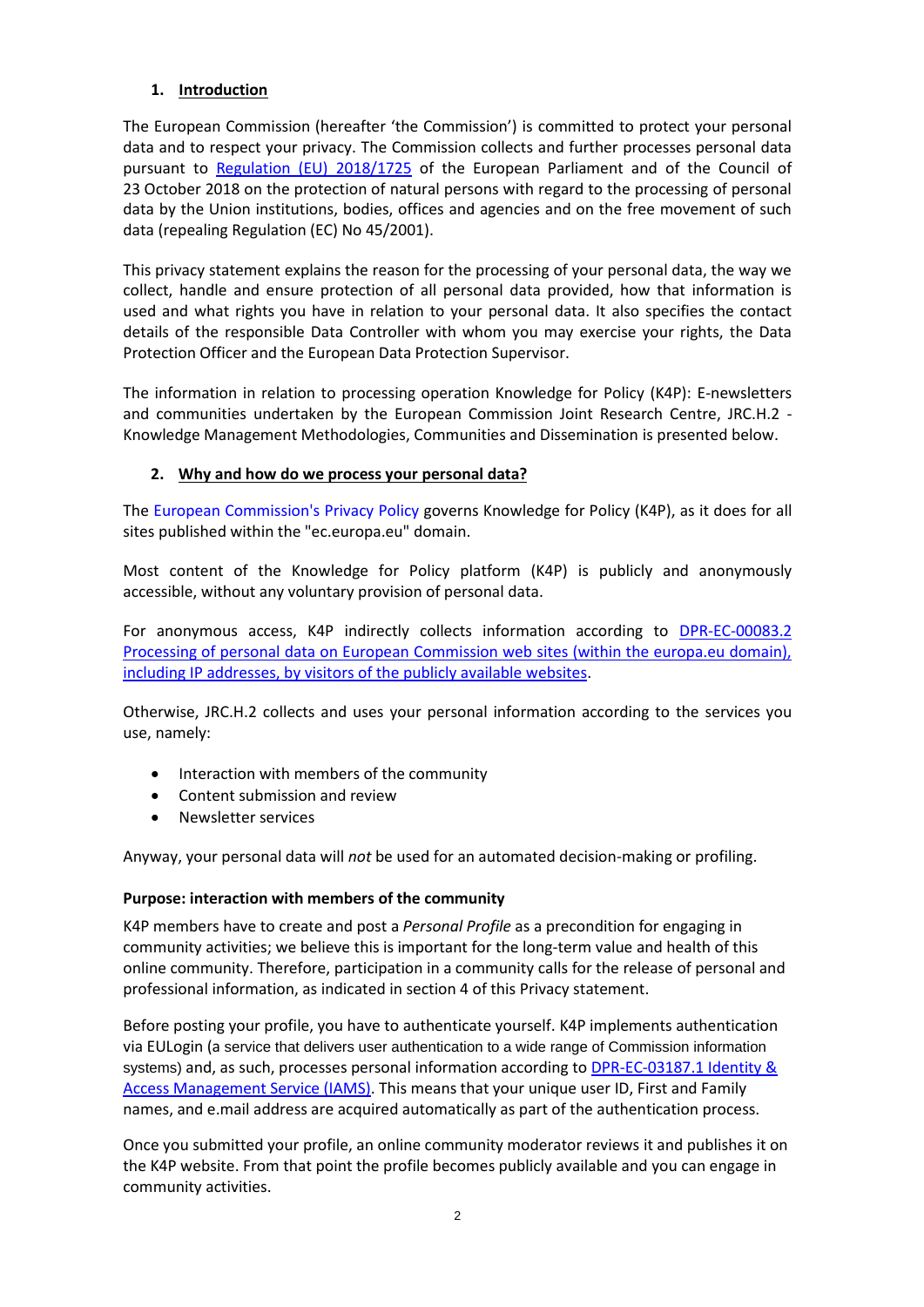### **Purpose: Content submission and review**

Even if have not created a personal profile, you might be allowed to submit content for publication in K4P. This service requires user authentication to allow identifications of the parties involved (the contributor, who submits content, and the online community moderator, who reviews it). Authentication is provided by EULogin.

### **Purpose: Delivery of Newsletter services**

K4P Newsroom is an online service offering a set of features to subscribe and unsubscribe to enewsletters hosted on K4P.

To provide this service, JRC H.2 collects your list of currently chosen newsletters with the associated email address. No other information at any moment is transferred to other systems, exported from the Knowledge for policy (K4P) Newsroom or otherwise further treated. No history is saved. Each change of you subscription erases instantly previous data; this includes also cancelling subscription(s).

# **3. On what legal ground(s) do we process your personal data**

We process your personal data, because:

- processing is necessary for the performance of a task carried out in the public interest or in the exercise of official authority vested in the Union institution or body;
- the data subject (you) has given consent to the processing of his or her personal data for one or more specific purposes;

Legal basis for such processing:

- These processing operations are also necessary for the implementation of: the successive Framework Programmes of the European Community for "research, technological development and demonstration activities, contributing to the creation of the European Research Area and to innovation",
- all the other research Programmes managed by the JRC (e.g. Euratom-related activities)

#### **Treaty of the European Union**:

Article 11: 'The institutions shall, by appropriate means, give citizens and representative associations the opportunity to make known and publicly exchange their views in all areas of Union action'; 'The European Commission shall carry out broad consultations with the parties concerned in order to ensure that the Union's actions are coherent and transparent';

#### **Treaty on the Functioning of the European Union:**

Article 298(1): 'In carrying out their missions, the institutions, bodies, offices and agencies of the Union shall have the support of an open, efficient and independent European administration.'

Registration and participation of data subjects are provided on a purely voluntary basis. The persons concerned have unambiguously given their consents (Art. 5 (d) of Regulation (EU) 2018/1725).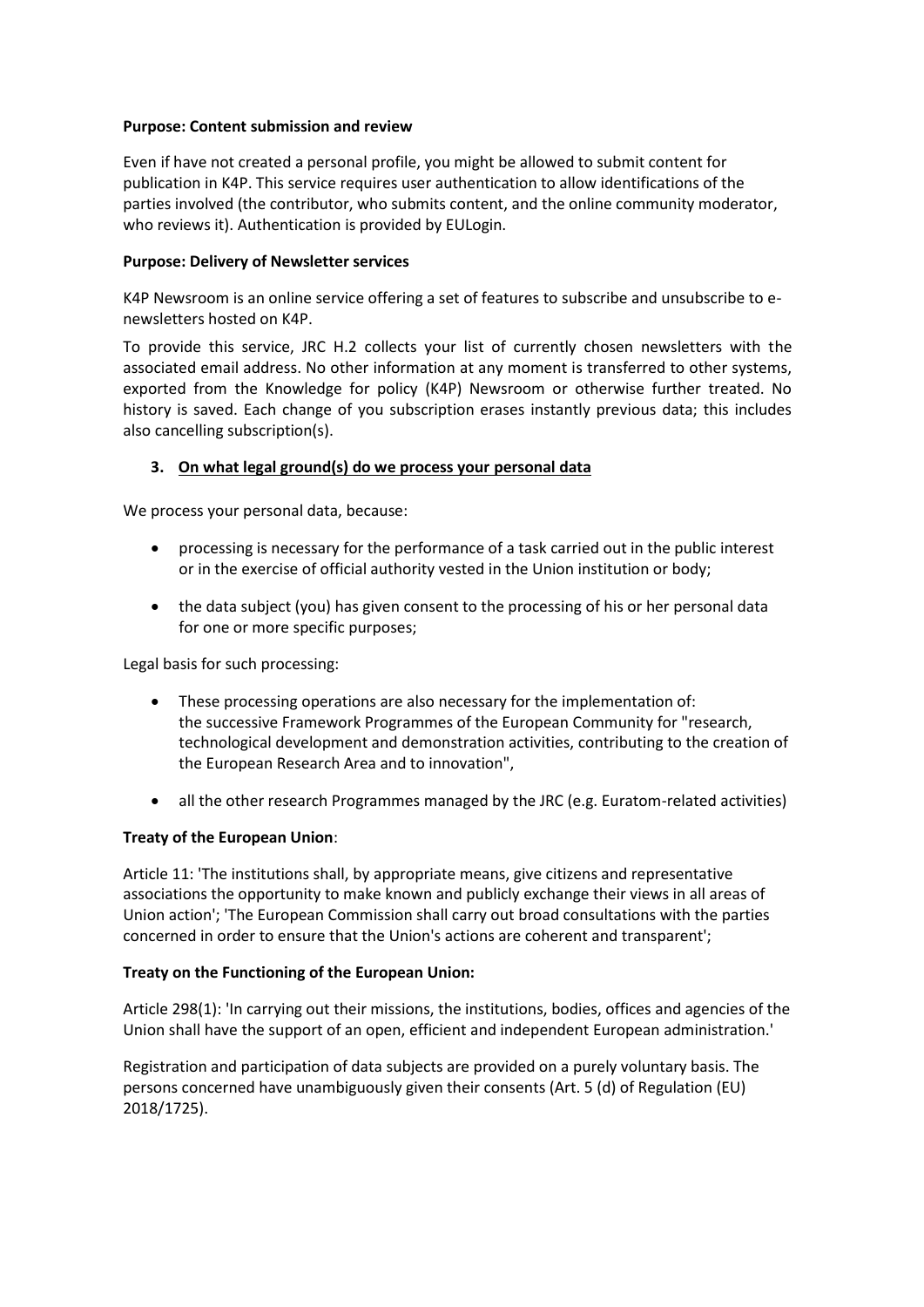## **4. Which personal data do we collect and further process***?*

In order to carry out this processing operation JRC.H.2 collects the following categories of personal data: data related to identification (mainly acquired as part of the authentication process), data related to professional experience and interests (for community participation), and personal data .

More in detail, the following data fields may be collected through either European Commission Authentication Service (EU Login) or a dedicated on-line registration form or personal profile form, or email communication:

- **Contact Information from EU Login:** user identifier, first name, last name, email address, (phone number), Commission personnel number, a unique key and group membership; password is set up at the first registration to EULogin and not maintained by K4P.
- **At a glance**: a self description in 20 meaningful words is mandatory as deemed necessary for the good functioning of the overall community.
- **Additionally provided personal data (optional)**: title, alias, personal and/or professional postal address, phone number, fax, email address, personal website, link to social network profiles: twitter, LinkedIn, Facebook, Mastodon, other.
- **Demographic information (optional):** Date and place of birth, city, nationality, country, preferred language, default language, gender.
- **Education, professional information (optional)**: Education, name of employer/organisation, place of work, position and/or job title/function within an organization, previous affiliation, short biography, curriculum vitae (CV), description of current or previous work, publications.
- **User Content (optional):** Fields of interest, content of communications, comments, blog posts, feedback, and other information provided when contacting K4P or that are shared and posted via our e-services (including information in alerts, notes, and shares of content), information distribution format desired (e-mail or not), documents, scientific publications, and contributions to discussion fora.
- **Your picture (optional)**: Photos, avatar, video, voice.
- **Usage and device information**: Internet Protocol (IP) address, K4P login and browsing history, e.g.
	- o Date and time of:
		- Most recent successful and unsuccessful authentication
		- **Last change of password**
		- **Last password reset**
	- o Number of good logins and failed attempts.
	- o Account status (whether active, inactive or logged by administrator..)
	- $\circ$  Recent passwords to make sure you follow the prevailing security policy regarding password re-use.
	- o Security data/log files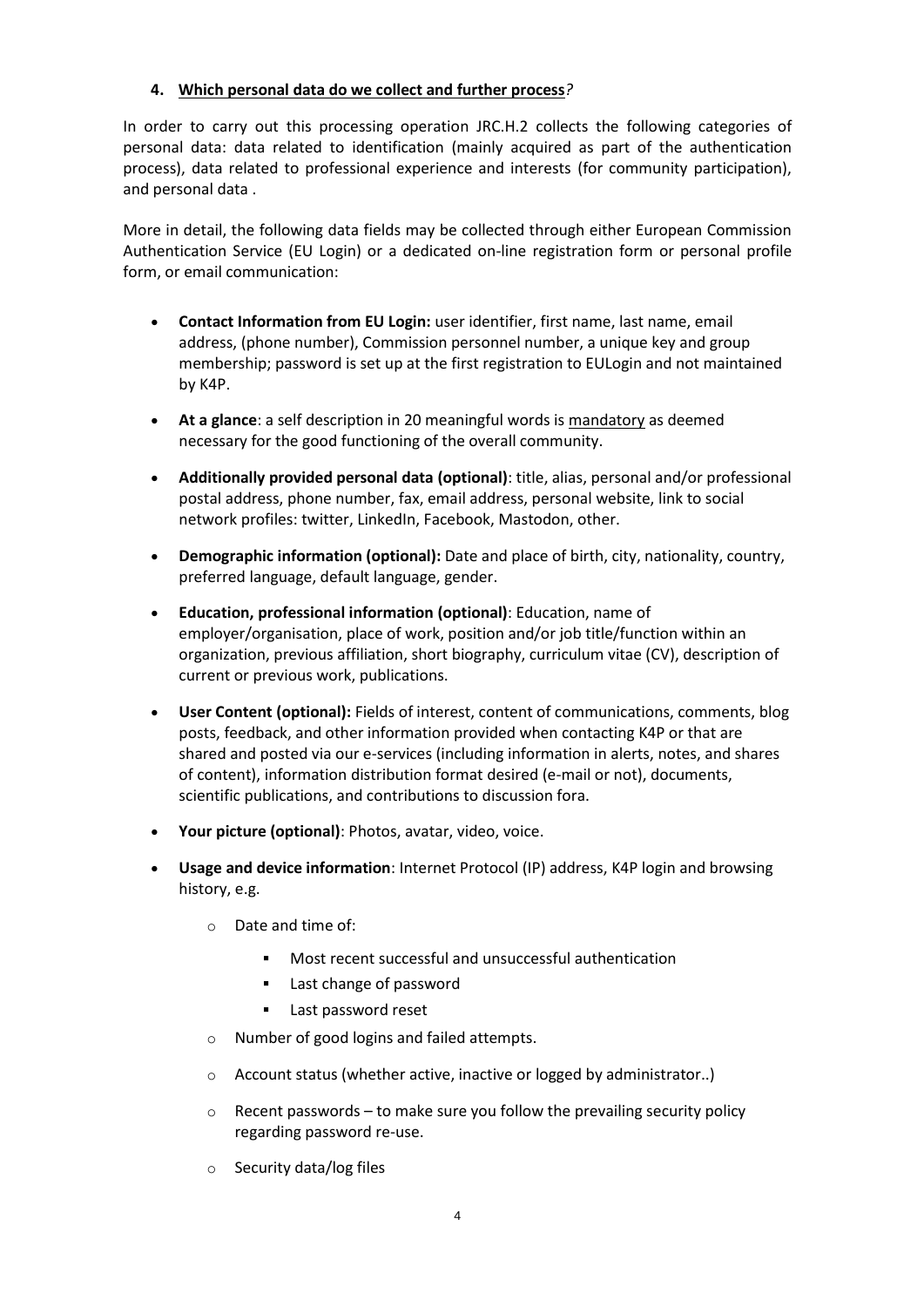The provision of some personal data is mandatory to meet functional or non-functional requirements related to content submission or participation in community activities. If you do not authenticate via EULogin, you will not be able to submit content for publication. If you do not provide the mandatory profile field, possible consequences are that your profile will not be published on K4P, and you will not be able to engage with the K4P community.

## **5. How long do we keep your personal data?**

JRC.H.2 only keeps your personal data for the time necessary to fulfil the purpose of collection or further processing, namely for:

### **Personal data published on the K4P website and K4P and other e-services**

Personal data is kept:

- for as long as is necessary to meet the purposes for which they were collected;
- for the time necessary to fulfil the purpose of collection or further processing, namely as long as the Knowledge4Policy e-services continues to work in support of evidence-informed policymaking;
- as long as data subjects are in actively using e-services.

Personal information will be deleted if it is no longer needed or upon email request to the Operational Data Controller. In any case, personal data will be deleted and content created by the user will be anonymized after two years of continuous inactivity.

### **Personal data related to e-newsletter**

Personal data is kept:

- for as long as is necessary to meet the purposes for which they were collected;
- for the time necessary to fulfil the purpose of collection or further processing, namely as long as the Knowledge4Policy e-services continues to work in support of evidence-informed policymaking;
- as long as data subjects are actively using e-services.

Personal information will be deleted if it is no longer needed or upon email request to the Operational Data Controller.

**Security data/Log files, IP addresses** (or additional data related to a user's interaction with a JRC e-service: Date and time of authentication, change/reset of password or account status)

Data is stored for a maximum of 2 years. In context of investigations of security incidents the data could be further processed following record DPR-EC-02886 "DIGIT IT Security operations and services", where a different retention period applies.

Registered users to the K4P e-services have password protected access to their profile and can, at any moment, update their information, cancel their registration or request to unsubscribe from specific interest groups or communications.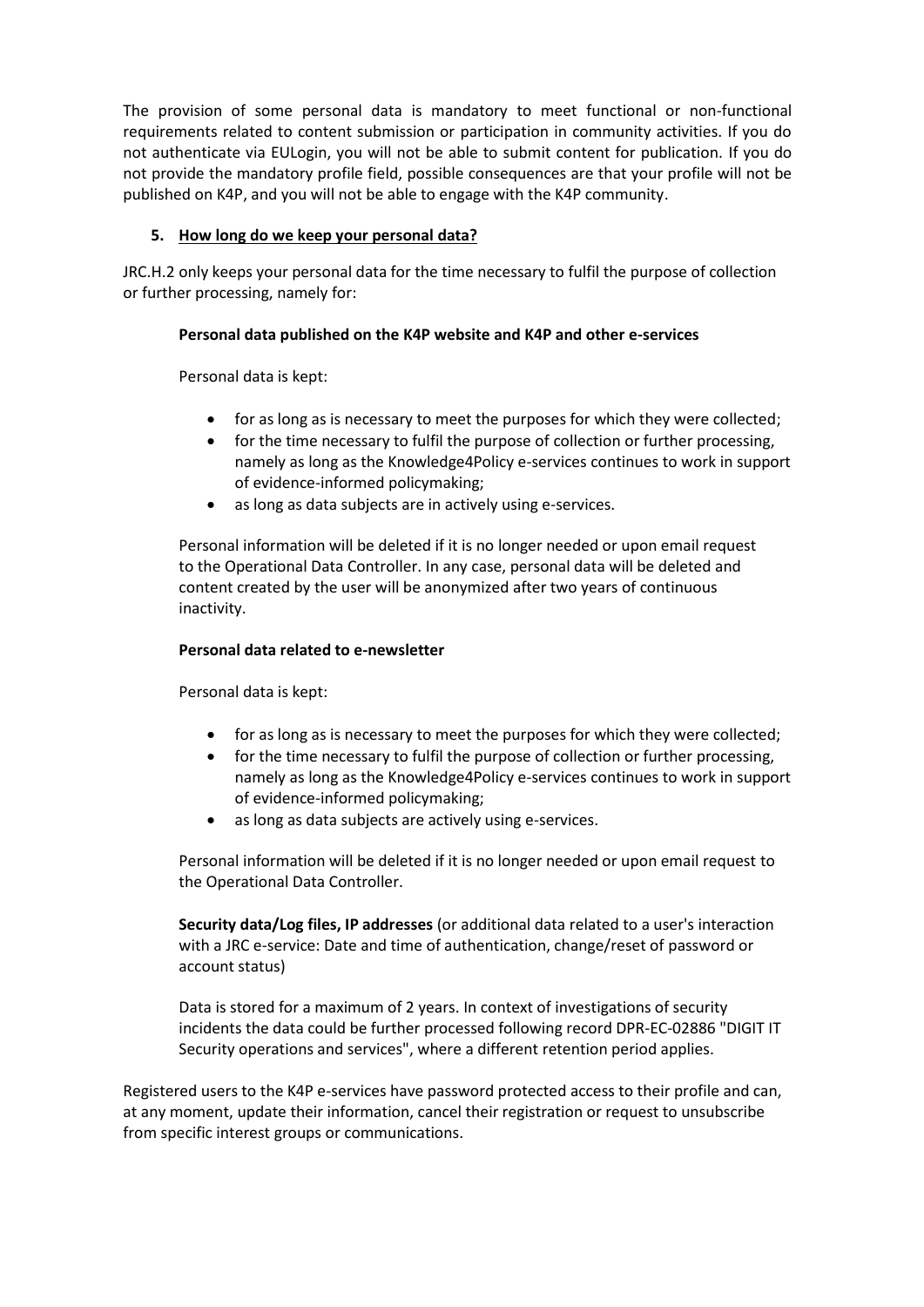Time limits of the retention of data in the EU Login Authentication Service are defined in the privacy statement of the European Commission's Identity & Access Management Service (DPR-EC-03187)

# **6. How do we protect and safeguard your personal data?**

All personal data in electronic format (e-mails, documents, databases, uploaded batches of data, etc.) are stored either on the servers of the European Commission or of its contractors. All processing operations are carried out pursuant to the [Commission Decision \(EU, Euratom\)](https://eur-lex.europa.eu/legal-content/EN/TXT/?qid=1548093747090&uri=CELEX:32017D0046)  [2017/46](https://eur-lex.europa.eu/legal-content/EN/TXT/?qid=1548093747090&uri=CELEX:32017D0046) of 10 January 2017 on the security of communication and information systems in the European Commission.

The Commission's contractors are bound by a specific contractual clause for any processing operations of your data on behalf of the Commission, and by the confidentiality obligations deriving from the transposition of the General Data Protection Regulation in the EU Member States ('GDPR' [Regulation \(EU\) 2016/679.](https://eur-lex.europa.eu/legal-content/EN/TXT/?uri=celex%3A32016R0679)]

In order to protect your personal data, the Commission has put in place a number of technical and organisational measures in place. Technical measures include appropriate actions to address online security, risk of data loss, alteration of data or unauthorised access, taking into consideration the risk presented by the processing and the nature of the personal data being processed. Organisational measures include restricting access to the personal data solely to authorised persons with a legitimate need to know for the purposes of this processing operation.

# **7. Who has access to your personal data and to whom is it disclosed?**

Access to your personal data is provided to the Commission staff responsible for carrying out this processing operation and to authorised staff according to the "need to know" principle. Such staff abide by statutory, and when required, additional confidentiality agreements.

**For personal data published on K4P websites**: The information published on the JRC websites can be accessed by any person in the world using the Internet or subscribing to Internet notification services.

**For the K4P e-services**: The e-service system administrators have access to all data categories. This includes Commission staff responsible for carrying out this processing operation and authorised staff according to the "need to know" principle. Such staff abide by statutory, and when required, additional confidentiality agreements.

The following data categories may be accessible from other internal and external registered users:

Contact Information: Title, first name and last name, alias, personal and/or professional (postal address, phone number, email address, personal website).

Demographic information: Date and place of birth, city, nationality, country, preferred language, default language, gender.

Education, professional information: Education, name of employer/organisation, place of work, position and/or job title/function within an organisation, previous affiliation, short biography, curriculum vitae (CV), description of current work, scientific publications.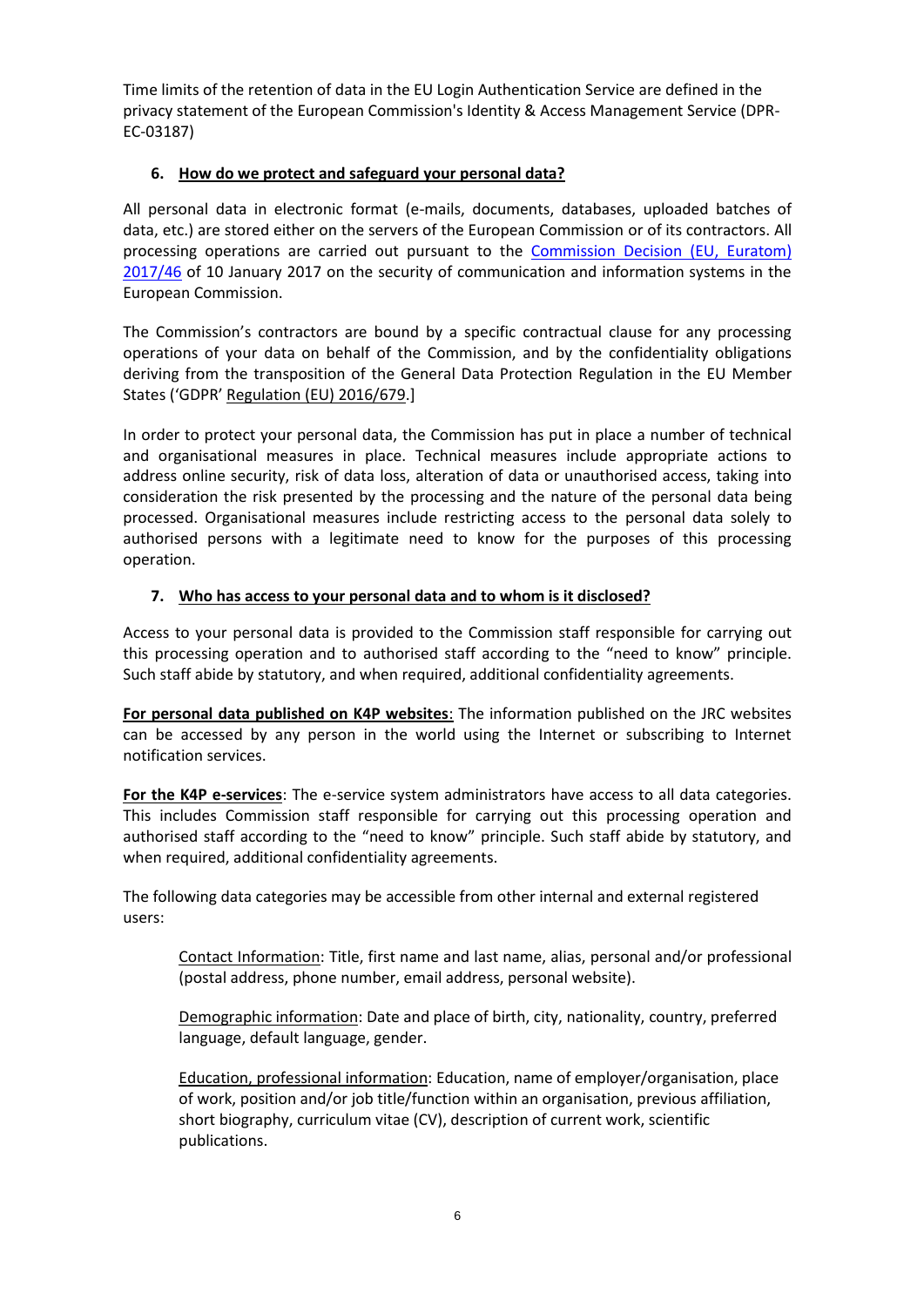User Content: Fields of interest, content of communications, comments, feedback, and other information you send to us when you contact us or that you post via our eservices (including information in alerts, notes, and shares of content), information distribution format desired (e-mail or not), documents, scientific publications, and contributions to discussion fora.

Your picture: Photos, video, voice.

**For the list of email addresses of newsletters' subscribers**: The Knowledge4Policy Newsroom administrators and the newsletters publishers (knowledge centres, competence centres and other JRC knowledge services) have access to the list of subscribers to their specific newsletters. This includes Commission staff responsible for carrying out this processing operation and authorised staff according to the "need to know" principle. Such staff abide by statutory, and when required, additional confidentiality agreements.

In case of a security incident, all data categories may be shared with the JRC LISO (JRC Local Information Security Officer) DIGIT.S (DIGIT IT Security) and HR.DS (HR Directorate Security)

# **8. What are your rights and how can you exercise them?**

You have specific rights as a 'data subject' under Chapter III (Articles 14-25) of Regulation (EU) 2018/1725, in particular the right to access, your personal data and to rectify them in case your personal data are inaccurate or incomplete. Where applicable, you have the right to erase your personal data, to restrict the processing of your personal data, to object to the processing, and the right to data portability.

You have the right to object to the processing of your personal data, which is lawfully carried out pursuant to Article 5(1)(a) on grounds relating to your particular situation.

You have consented to provide your personal data to JRC.H.2 for the present processing operation. You can withdraw your consent at any time by notifying the Data Controller. The withdrawal will not affect the lawfulness of the processing carried out before you have withdrawn the consent.

You can exercise your rights by contacting the Data Controller, or in case of conflict the Data Protection Officer. If necessary, you can also address the European Data Protection Supervisor. Their contact information is given under Heading 9 below.

Where you wish to exercise your rights in the context of one or several specific processing operations, please provide their description (i.e. their Record reference(s) as specified under Heading 10 below) in your request.

# **1. Contact information**

# - **The Data Controller**

If you would like to exercise your rights under Regulation (EU) 2018/1725, or if you have comments, questions or concerns, or if you would like to submit a complaint regarding the collection and use of your personal data, please feel free to contact the Data Controller, EC-KNOWLEDGE4POLICY@ec.europa.eu